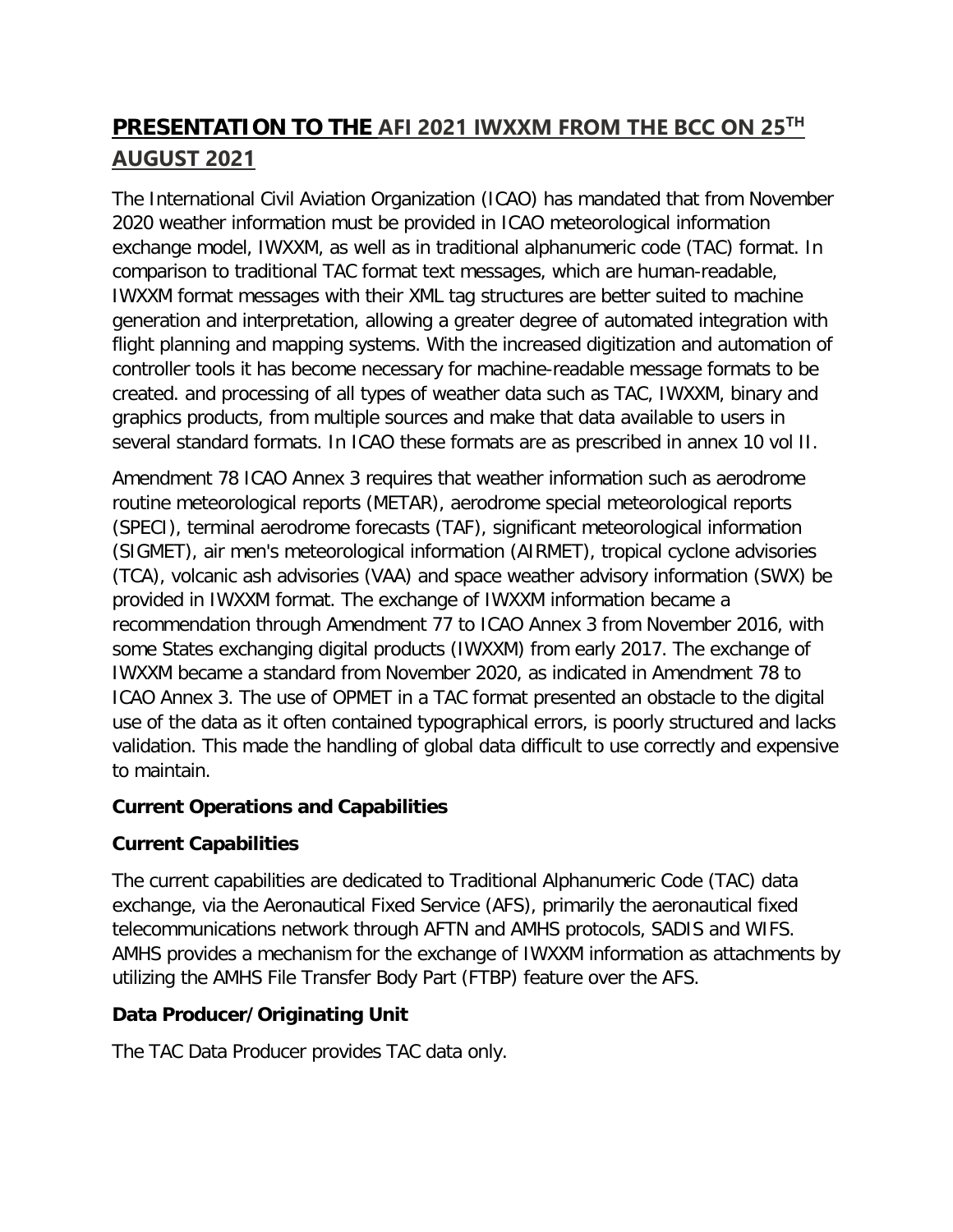#### **Data Aggregator**

The function of the Data Aggregator is to take individual TAC reports, perform limited data validation and aggregate them into bulletins. Bulletins shall consist of one or more reports of the same type (e.g. METAR or TAF).

#### **Data Switch**

A Data Switch will route the data according to the WMO abbreviated header structure, TTAAiiCCCC, of the bulletin. The bulletin header fulfills the regulations described in WMO doc No 386, Manual on the Global Telecommunication System.

#### **National OPMET Centre (NOC)**

The role of the NOC is to gather and validate all - international required OPMET messages – required Annual Operating Plan AOP and agreed exchanged non-AOP - (refer to the Regional (electronic) Air Navigation Plans for AOP) generated by all originating units within a State, to compile national data into bulletins and to distribute them internationally according to the regional distribution schema.

A NOC should perform the following functions:

- Data Aggregator.
- Data Validator; and
- Data Switch.

#### **Regional OPMET Centre (ROC)**

A ROC is responsible for the collection from NOCs and validation of all required AOP and agreed exchanged non-AOP OPMET data in its area of responsibility (AoR) according to the regional distribution schema.

Each ROC is responsible for the collection of required OPMET data from the other ROCs in the region and the dissemination to the other ROCs of the required data from its AoR.

A ROC should perform the following functions:

- Data Aggregator; and
- Data Switch.

#### **Interregional OPMET Gateway (IROG)**

An IROG is responsible for the collection of all required OPMET data from its interregional area(s) of responsibility (IAoR) and its dissemination to the ROCs in its region. Furthermore, the IROGs are responsible for collection and dissemination of their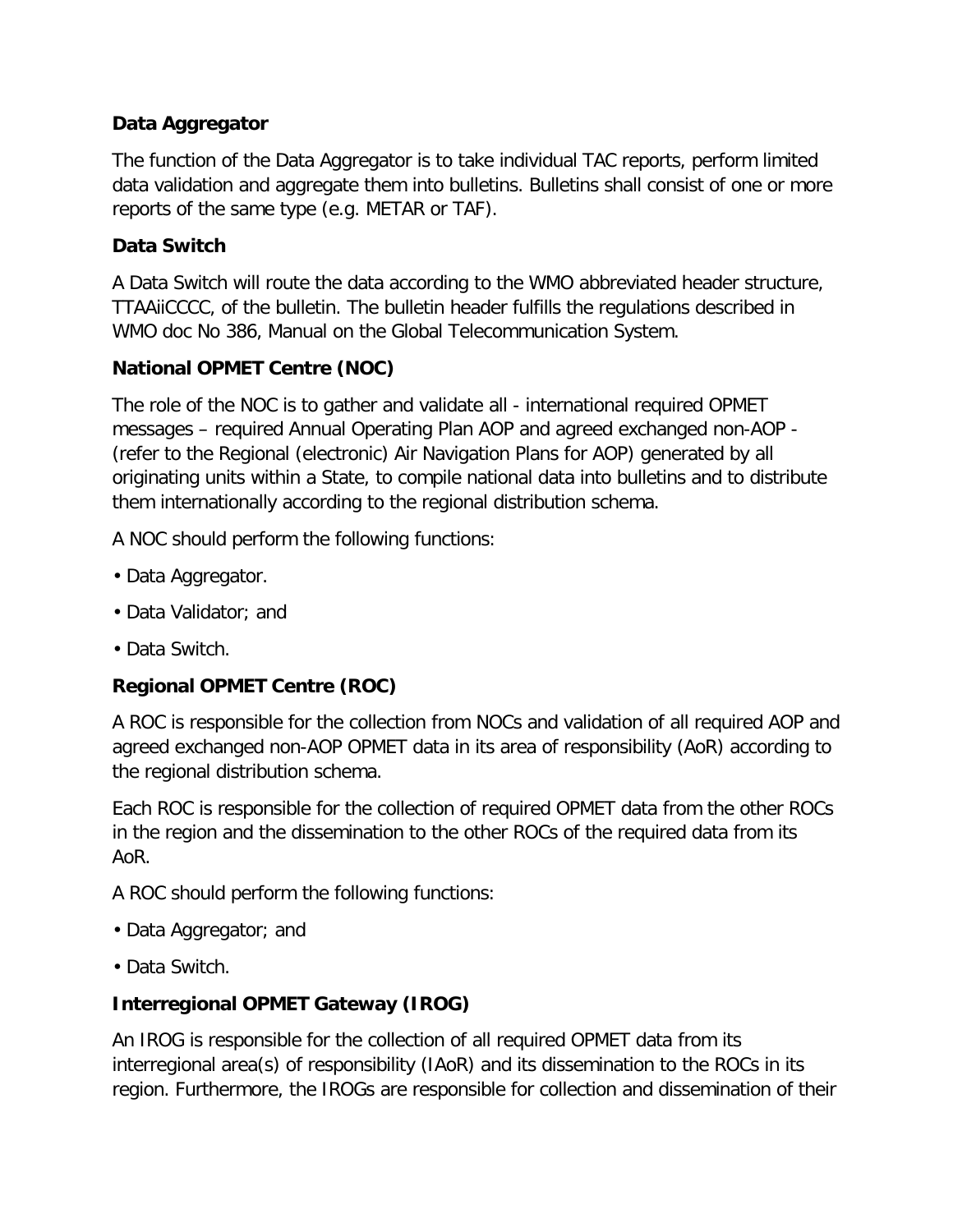region's required AOP and agreed non-AOP exchanged OPMET data to their partner IROGs.

The IROG is responsible for the validation of the bulletins sent to the IROGs of its IAoR and received from their IAoR.

For TAC data exchange, an IROG should perform the following functions:

- Data Aggregator; and
- Data Switch.

#### **International OPMET Databank**

An International OPMET Databank provides the capability for users to interrogate TAC data through the AFTN or AMHS. In some regions the databank is known as a Regional OPMET Databank (RODB).

Operational principles:

#### OPMET Databank Requests

- Requests for TAC data can be sent via the AFS using AFTN or AMHS. These requests work as

described in current Regional OPMET Data Bank (RODB) Interface Control Documents (ICD).

- The above example describes the syntax of TAC requests:
- "RQM/" is used as the start of the query
- only the new T1T2 message types defined by the World Meteorological Organization

(WMO) are allowed

• the request is sent to the AFTN address of the International Databank

### OPMET Databank Replies

- Replies to TAC requests are described in the current RODB Interface Control Documents.
- Reply reports of a request will be aggregated into one or more messages, according to the same rules used by the Data Aggregators, e.g. no mixing of message types in one file.
- The RODB Interface Control Documents should specify a set of standardized information & error replies, specifically when the required data are not defined (example: request for a SIGMET with a wrong location indicator)